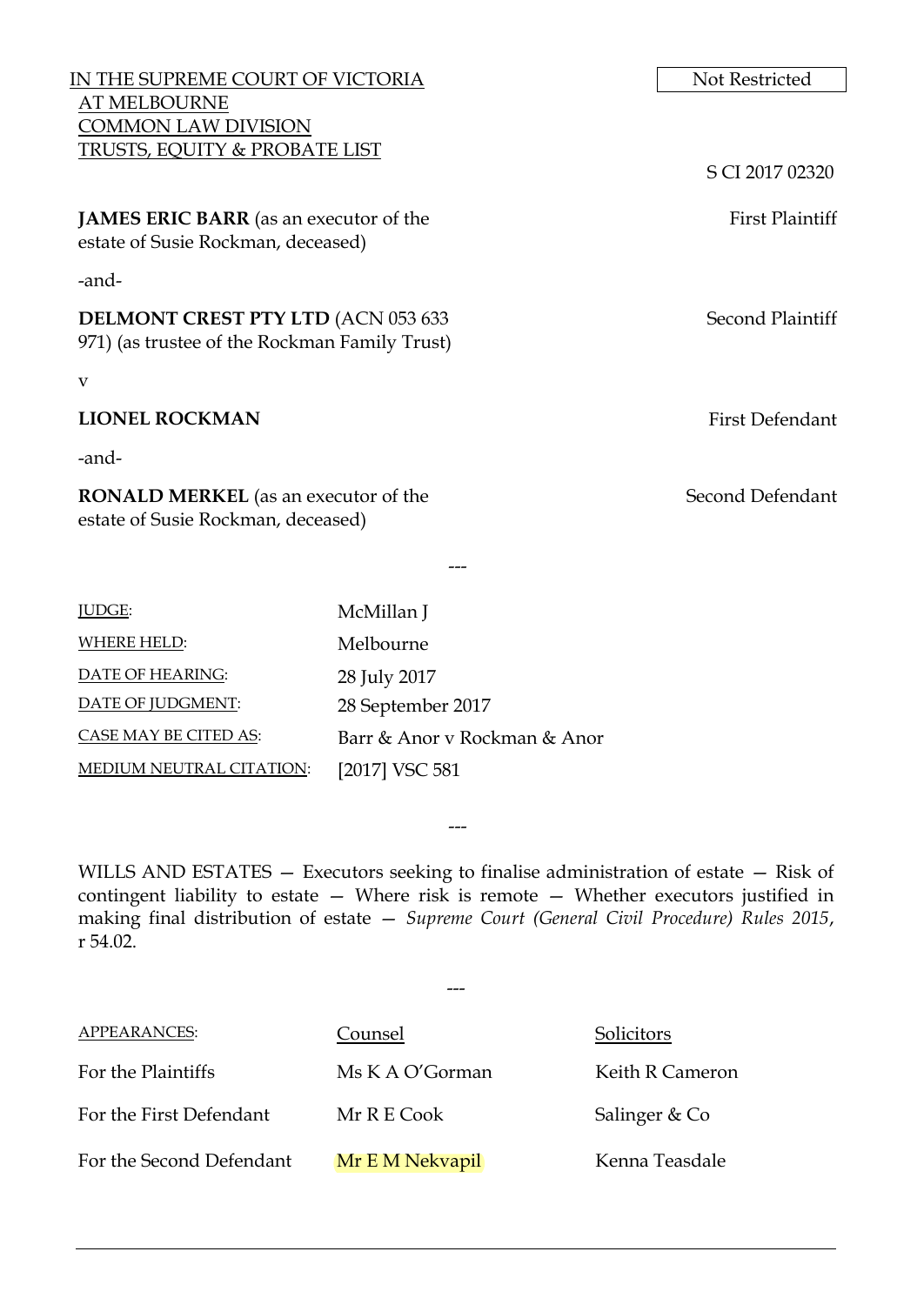## **Introduction**

- 1 Susie Rockman died on 2 October 2007. Probate of her will was granted to her three named executors on 16 November 2007. One of her executors has since died. The first plaintiff ('Mr Barr') and the second defendant are the remaining executors and trustees of her estate.
- 2 The second plaintiff ('Delmont Crest') is the trustee of the Rockman Family Trust ('the Trust').
- 3 The first defendant is a specified and general beneficiary of the Trust and a beneficiary of the estate. The first defendant did not oppose the directions sought by the plaintiffs.
- 4 Although a trustee of the estate, the second defendant did not consent to being joined as a plaintiff to the proceeding and, pursuant to r 54.03(b) of the *Supreme Court (General Civil Procedure) Rules 2015* ('the Rules'), he has been named as a defendant in the proceeding. The second defendant will abide the decision of the Court on the directions sought and, if the directions as sought by Mr Barr in the estate of the deceased are made by the Court, he wishes to be included in those directions as an executor of the estate. Mr Barr agreed with the second defendant's position.

# **Plaintiffs' application**

5 Pursuant to r 54.02(2) of the Rules, the plaintiffs seek the Court's directions concerning the liability of the trustees of the estate and Delmont Crest as trustee of the Trust to creditors and beneficiaries upon the distribution of the estate and the Trust. In support of their applications, the plaintiffs relied on an affidavit of Mr Barr sworn 16 June 2017 in his capacity as an executor of the estate and a director of Delmont Crest ('the Barr affidavit'). Mr Barr seeks directions as an executor of the estate and a director of Delmont Crest to ensure that the estate is properly administered and the Trust is properly managed. This may include that proper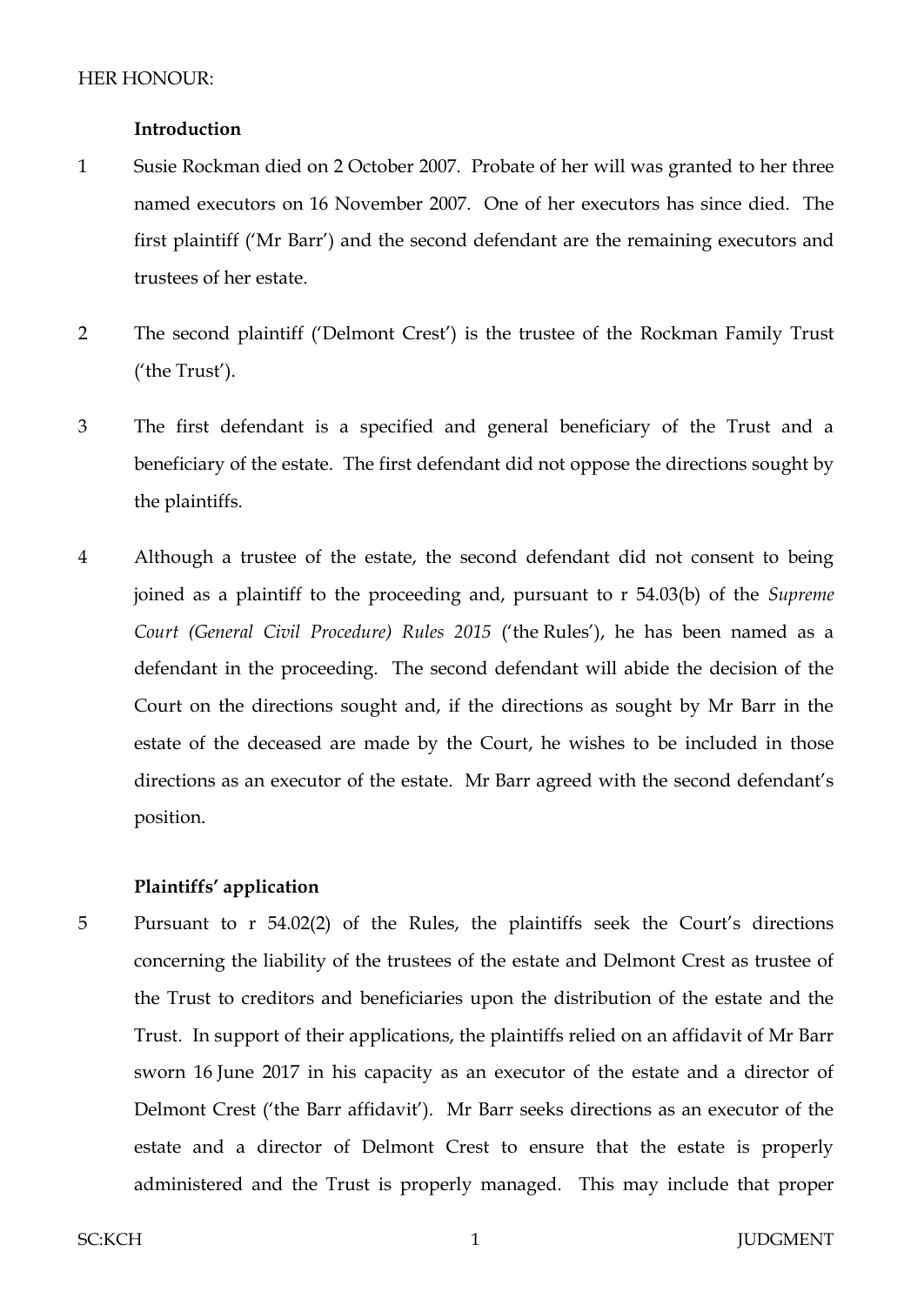provision, if any, is made for the contingent liabilities of the estate and the Trust arising out of a motor vehicle accident that occurred on 30 January 2007 at a property owned by Delmont Crest at 978 Wilsons Creek Road, Wilson Creek, New South Wales ('the Mullumbimby property'). Specifically, the plaintiffs seek directions that the first plaintiff is at liberty to distribute the estate and Delmont Crest is at liberty to distribute the funds of the Trust without making any retention or provision in respect of any potential contingent liability arising out of the motor vehicle accident.

## *Motor vehicle accident in 2007*

6 The motor vehicle accident occurred on the driveway of the Mullumbimby property and involved a motor vehicle where a Mr Benhur, a tenant of the property, suffered serious injuries to his chest, abdomen and pelvis, although his injuries were not critical injuries. A police report sets out the full circumstances of the accident. In summary, a motor vehicle became caught in a rut on the side of two concrete runs of the driveway of the Mullumbimby property. The motor vehicle then became dislodged, rolled backwards and squeezed Mr Benhur against a large tree as it slid down the hill past him. Subsequently, Mr Benhur commenced a proceeding against the driver of the motor vehicle. On 28 June 2008, Mr Benhur compromised his claim on confidential terms. Despite enquiries made on behalf of the executors of the estate, the terms remain confidential.

#### *Insurance cover held by Delmont Crest*

- 7 At the time of the motor vehicle accident, Delmont Crest held two insurance policies for liability cover in respect of the Mullumbimby property, one with RACV Insurance Services Pty Ltd and underwritten by Insurance Manufacturers Pty Ltd ('the RACV policy'), and the other with EMB Insurance Brokers and underwritten by QBE Insurance (Australia) Ltd ('the EMB policy').
- 8 The policies cover Delmont Crest for liability for an incident that occurs on the Mullumbimby property in respect of all personal injury for up to \$10 million under the RACV policy and up to \$20 million under the EMB policy.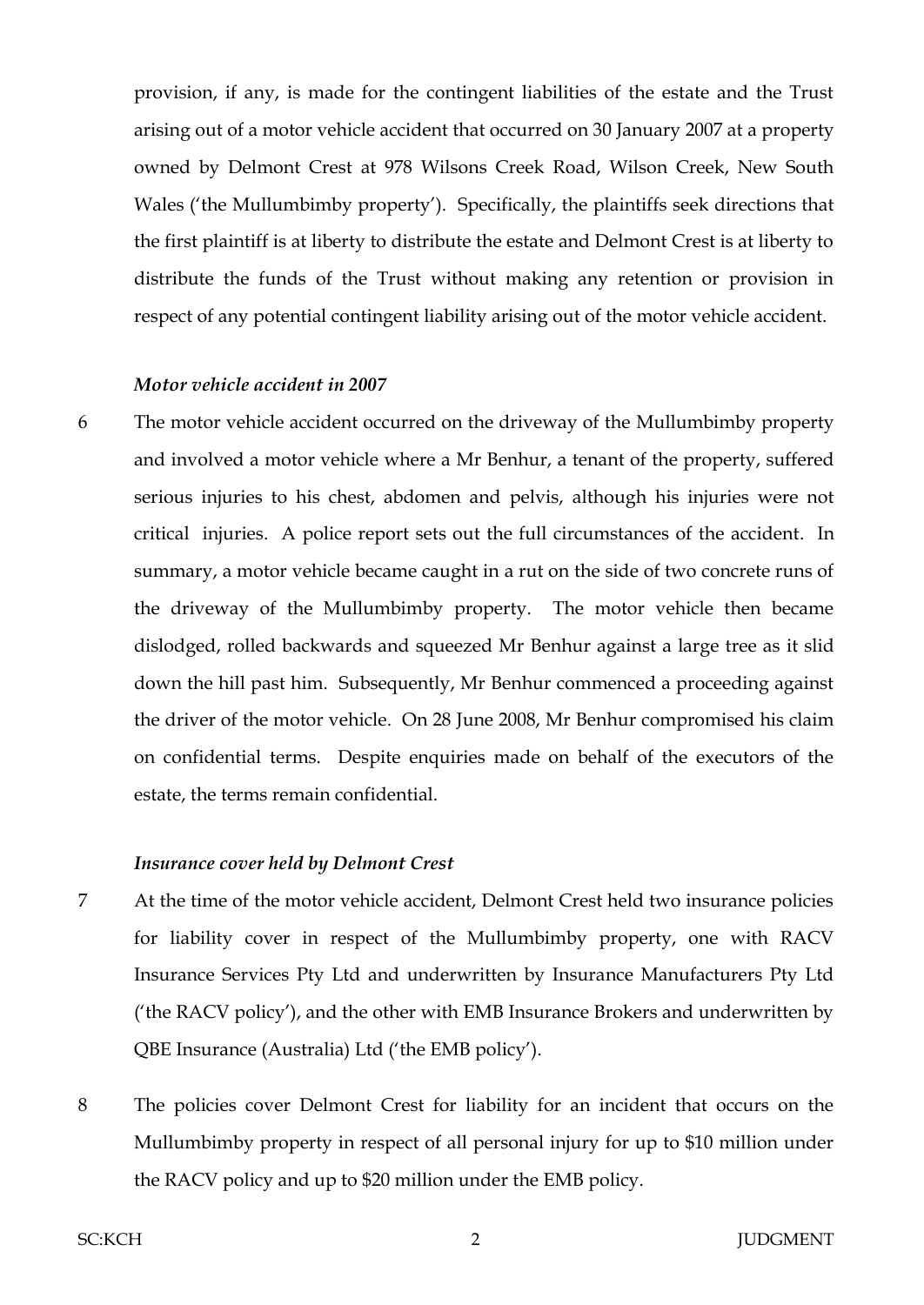- 9 On 19 February 2007, both policy insurers were notified by letter of the motor vehicle accident. Mr Barr did not receive a response to his letters. On 14 December 2007, the solicitors for the estate and the Trust requested each insurer to confirm whether the Trust would be indemnified in respect of any claim made by Mr Benhur.
- 10 On 11 June 2008, the solicitors also notified the two insurers that the Mullumbimby property had been sold and that Delmont Crest did not intend to renew the insurance policies.
- 11 On 13 May 2009, the solicitors received a response from the representatives of the RACV policy to the effect that until a claim was made it was not possible to confirm whether Delmont Crest was indemnified under that policy.
- 12 Mr Barr deposed in his affidavit that, apart from receiving a response from the representatives for the EMB policy that the policy referred to an incorrect number for the property, that is, 987 instead of 978, he is not clear as to the insurer's position if a potential claim were made by Mr Benhur.

#### *Distributions made by the estate and the Trust in 2008*

- 13 During the financial year ended 30 June 2008, distributions were made by the estate and the Trust. The impetus for these distributions was in part savings from capital gains tax discount relief provided by the relevant legislation for that period. Prior to making the distributions out of the Trust, the beneficiaries of the Trust were requested to indemnify the directors of Delmont Crest for the portion of the distribution allocated to and to be received by them. The reason for this request was to provide the directors of Delmont Crest with protection in the event there were insufficient funds in the Trust to meet a claim, given that a distribution was being made with knowledge of a potential contingent liability.
- 14 Of the beneficiaries who received distributions from the Trust, all but two provided indemnities and certain retentions were made on behalf of these two beneficiaries pursuant to agreement entered into by them. Security was obtained for the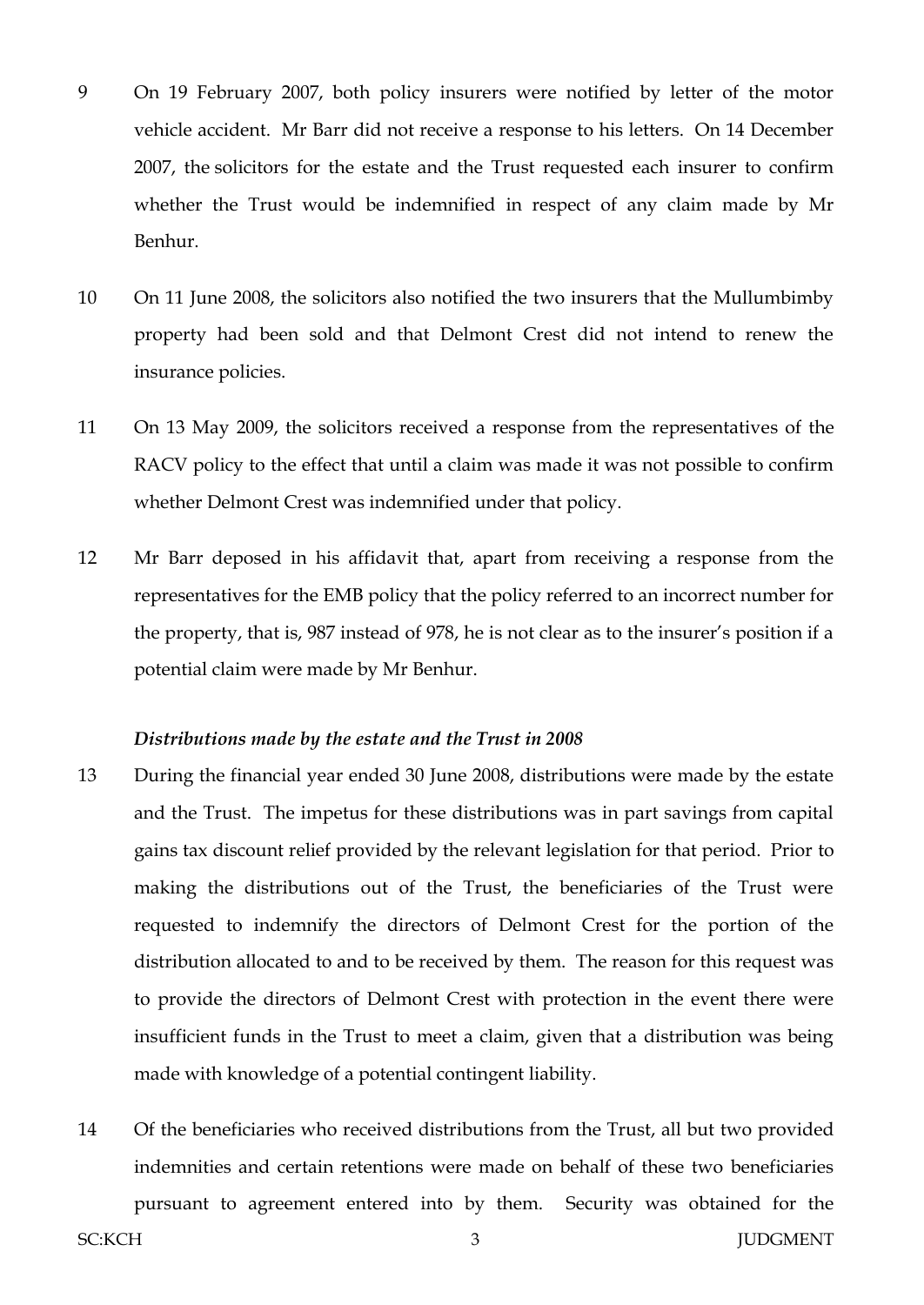indemnities to cover any potential claim made by Mr Benhur and held by a corporate entity as stakeholder for the various beneficiaries. It was agreed that the indemnities continue until a final accounting of the Trust. A notional reserve was recorded against the two beneficiaries who did not provide indemnities in the accounts.

15 Mr Barr deposed that, taking account of the current liabilities set out in his affidavit and other contingencies, such as GST for the estate and the Trust, the only other contingent liability that he is aware of is the potential claim by Mr Benhur.

#### *Distributions from the estate*

- 16 Mr Barr's affidavit sets out the distributions made to the beneficiaries of the estate during the financial years of 2008, 2009 and 2010. The assets of the estate include two ordinary shares in Tysule No 11 Pty Ltd ('Tysule') valued in the accounts at \$2. As at 31 December 2016, the shares in Tysule were valued in the estate at \$2 and the net assets of Tysule are \$309,852 held in two bank accounts.
- 17 The trustees of the estate are now in a position to complete the administration of the estate and distribute the remaining net assets of the estate of \$781,998 as at 31 December 2016, barring resolution of issues relating to remuneration of the trustees.

## *The Trust*

- 18 The Trust was created by deed of settlement dated 3 December 1991. The Trust is a discretionary trust with specified and general beneficiaries, as named in Mr Barr's affidavit. Delmont Crest has been the trustee of the Trust since 1991.
- 19 From November 1991 up to her death in October 2007, the deceased was a director of Delmont Crest, together with other directors. On her death, a replacement director was appointed to Delmont Crest and has since died. The current directors of Delmont Crest are Mr Barr and Deborah Jane McLennan.
- SC:KCH JUDGMENT 20 Prior to her death, Susie Rockman indemnified the first plaintiff from liabilities that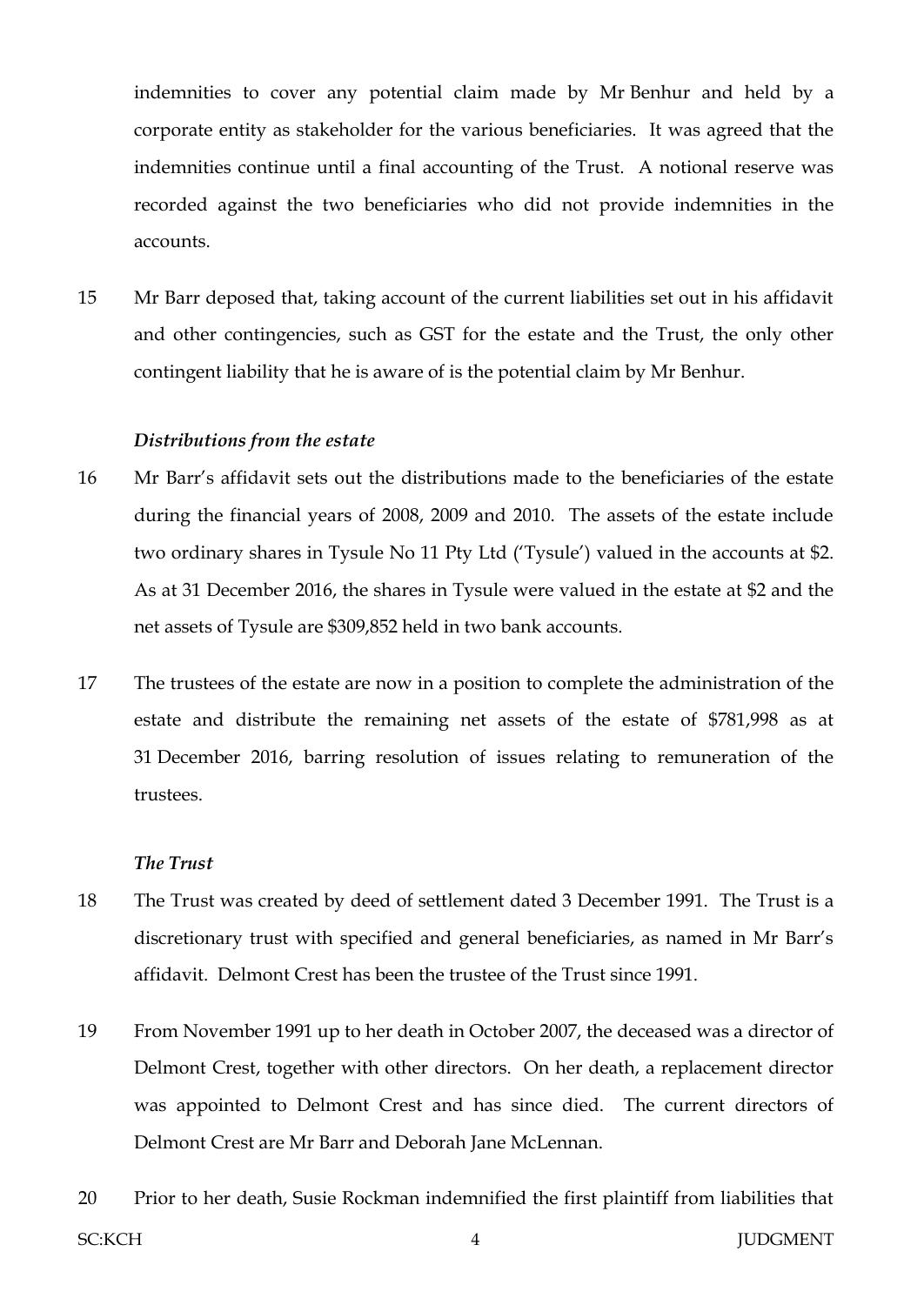may be incurred by him as a director of Delmont Crest and Tysule as set out in agreements and resolutions of executors made 11 September 2008 and 30 June 2009 respectively and exhibited to the Barr affidavit.

21 Delmont Crest is now in a position to distribute the last of the property of the Trust of \$628,793, as at 31 December 2016, to the beneficiaries of the Trust, barring resolution of any issues relating to remuneration of the directors.

## *Wishes of the deceased*

22 Mr Barr wishes to distribute the funds of the Trust as the deceased's will included her wishes that those funds be administered as if they formed part of her estate as at the date of her death and that they be brought into account as part of her residuary estate. Mr Barr considers it appropriate that the deceased's wishes be taken into account.

#### *Advice regarding a potential claim by Mr Benhur*

23 Mr Barr's intention has always been to distribute the estate and the Trust as soon as he was advised of the expiry of the limitation period. He has taken privileged and confidential advice since 2007 about the potential for a claim being made by Mr Benhur, arising from his injuries sustained in the accident, that manifests at some point after the date of the accident and following his compromise of his proceeding in 2008. The advices identify different limitation periods that would apply to any potential claim by Mr Benhur and there are reasons why a cause of action by Mr Benhur in respect of his injuries may not necessarily be barred by reasons of the limitations of action.

#### *Risk of a contingent liability to the estate*

*24* There is a risk that the accident may give rise to a contingent liability to the estate as the deceased managed the Mullumbimby property and tenancy personally, with the help and advice of her daughter who lived near the Mullumbimby property, and a bookkeeper who worked for Mr Barr when he was at Price Waterhouse.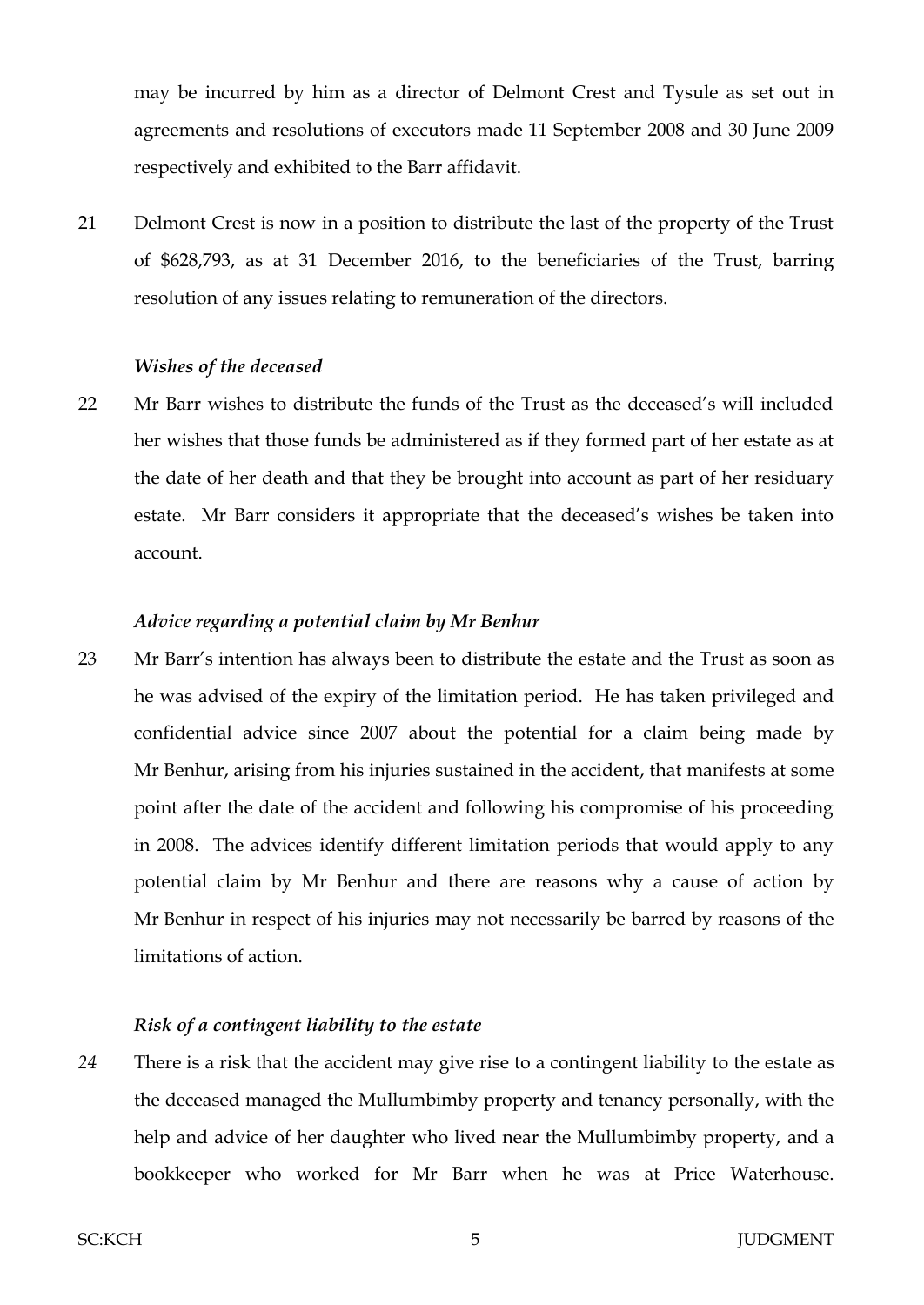The bookkeeper facilitated communications between the deceased and her daughter in relation to the management of the Mullumbimby property. The deceased had indemnified Mr Barr from liabilities that he may have incurred as a director of Delmont Crest and Tysule. As it may be alleged that Mr Barr was negligent in some way for his failure to repair the Mullumbimby property before the accident, it may also be alleged that the deceased ought to indemnify Mr Barr for any sum for which he may be found liable. It must also be borne in mind that by reason of s 29 of the *Administration and Probate Act 1958,* any potential cause of action by Mr Benhur survives the death of the deceased*.*

#### *Risk of a contingent liability to Delmont Crest*

- 25 In respect of Delmont Crest, there are reasons for there being a risk that the accident may give rise to a contingent liability as follows:
	- (a) Delmont Crest owned the Mullumbimby property on which the accident occurred. It may be alleged that the accident would not have occurred had the driveway been in better repair, placing Delmont Crest at risk of being found liable in negligence for failing to keep the driveway in a better state of repair;
	- (b) Mr Barr was a director of Delmont Crest at the time of the accident and had some involvement in the maintenance of the Mullumbimby property:
		- (i) in May 2006 before the accident, he conducted a landlord's inspection of the property. He observed the driveway and the rest of the property to be in good order and repair. The tenant told him he had no need for any repairs or maintenance whatsoever and asked him whether he could buy the property himself from the Trust in due course;
		- (ii) in a telephone call from the deceased's daughter just before Christmas 2006, Mr Barr was advised that the driveway was in need of urgent repair. In that conversation, Mr Barr directed the daughter to make immediate arrangements for the repair of the driveway given that she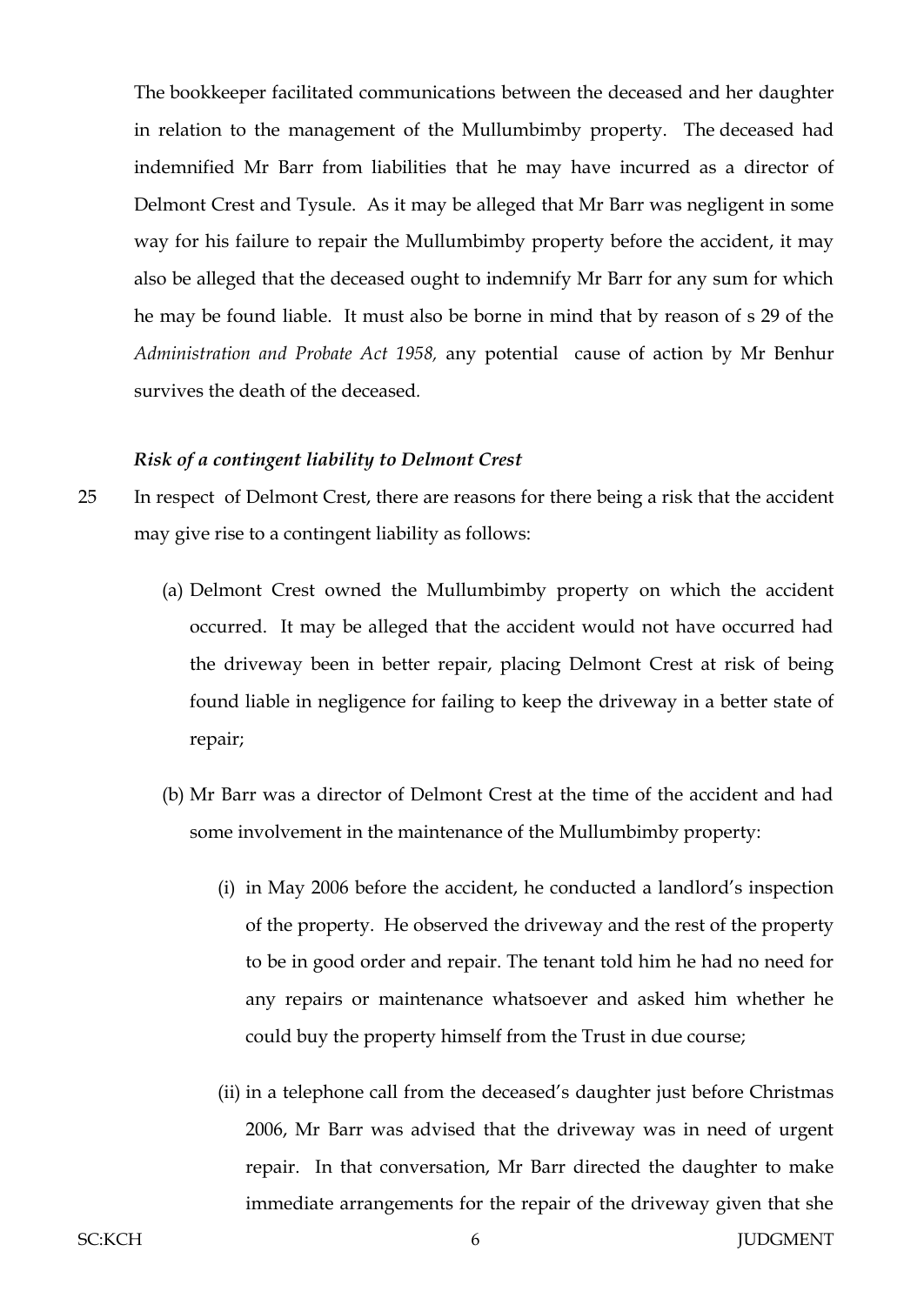lived nearby and had previously arranged for repairs to the property, however, the accident occurred before the repairs were carried out.

## *Liabilities of the estate and the Trust*

- 26 As at 31 December 2016, the estate had liabilities of \$19,101 and the Trust had liabilities of \$20,147. Mr Barr intends to claim \$59,330 as executor's commission from the estate and \$70,655 (both inclusive of GST) as director's remuneration from the Trust. The deceased executor of the estate, who was also a director of Delmont Crest, has claimed executor's commission of \$65,454 and director's remuneration of \$29,752 (both exclusive of GST). The second defendant does not intend to claim executor's commission.
- 27 There are other expenses of the estate and the Trust, such as administrative expenses, costs of obtaining legal advice and estimated costs associated with the final distribution of the estate and the Trust, that will need to be retained from any distribution to the beneficiaries of the estate and the Trust.
- 28 In the event that the directions sought by the plaintiffs are made by the Court, Mr Barr intends to take the necessary steps to distribute the estate and the Trust, except for directors' remuneration and the expenses already set out.

## *Notices to creditors*

29 Creditor's notices on behalf of the estate and the Trust were placed in The Age newspaper on 20 September 2015 and in the Victorian Government Gazette on 1 October 2015 advertising the executor's and Trust's intentions to distribute fully the assets of the estate and the Trust respectively. On 28 September 2015, notices of intention to distribute for the estate and the Trust were placed in the Sydney Morning Herald in New South Wales. Mr Barr has not received notification of any claims either in his capacity as an executor of the estate or as a director of Delmont Crest after the publication of the notices in 2015 in Victoria and New South Wales.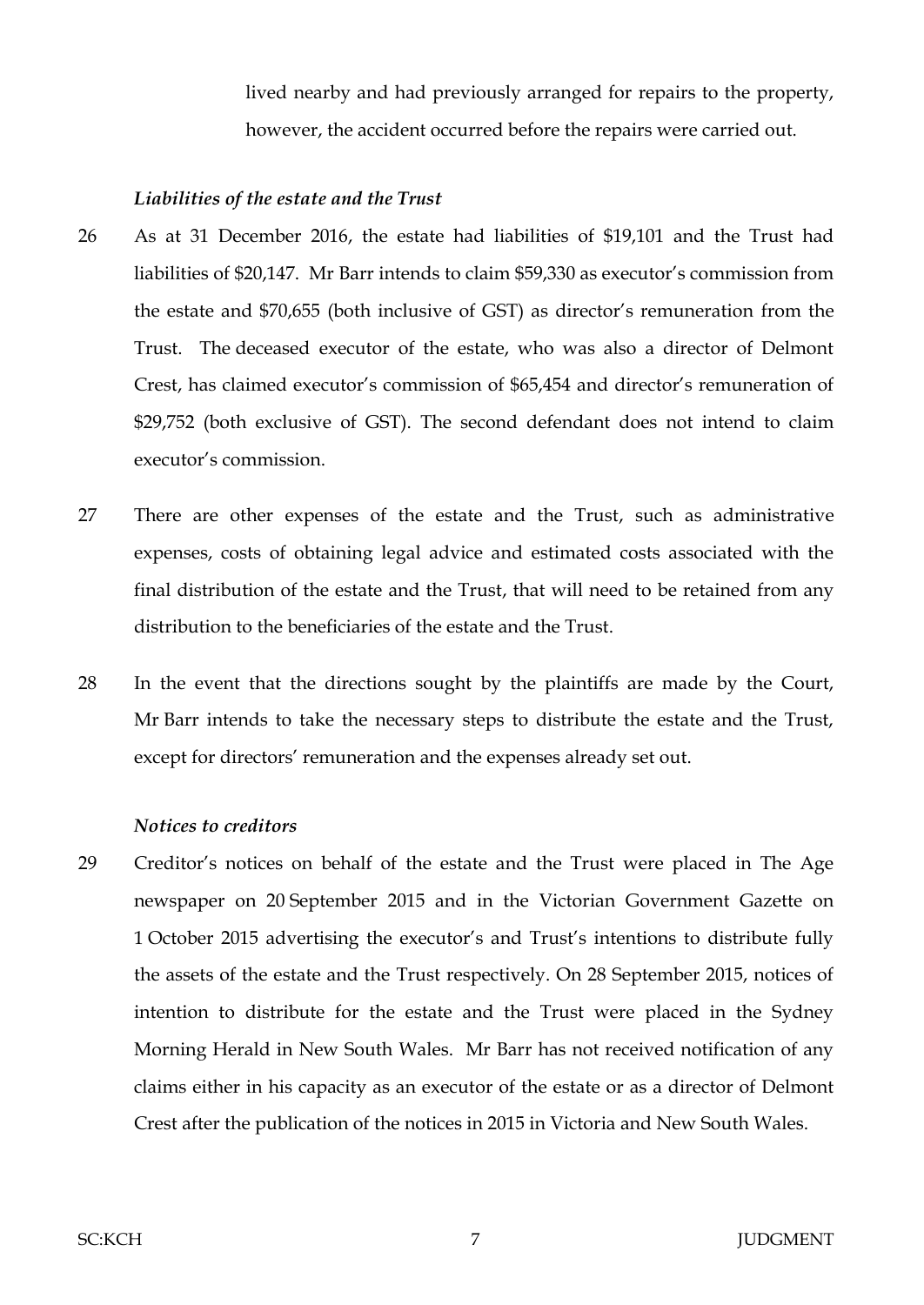# **Consideration**

- 30 Where an executor or trustee is faced with circumstances where there is a liability of a potential contingent claim that may arise in the future against an estate or a trust, then distribution to beneficiaries with knowledge of such a liability could expose them to a personal liability if the contingent liability crystallised. In those circumstances, an executor or trustee may seek the direction of the Court, pursuant to r 54.02 of the Rules. Executors or trustees acting in accordance with such directions are deemed to have discharged their duty as trustees in respect of the subject matter of the application, provided all relevant evidence is before the Court and the facts are substantially as submitted in the application.<sup>1</sup>
- 31 Before any trust can be finalised by distribution of the trust property to the beneficiaries in accordance with the terms of the relevant trust, the trustees of the trust must settle outstanding claims against the trust, including any unsatisfied right of indemnity to the trustees. In fulfilling this obligation, trustees must publish prescribed notices that require creditors, next of kin and others who have claims against a trust to provide particulars of their claim to the trustees within a specified period of time. At the expiration of time fixed by the notice, trustees may distribute the trust assets to those entitled to it, having regard to the claims of which they have notice. Generally, where trustees know of or reasonably anticipate an outstanding claim, a sufficient sum must be retained to satisfy the claim before distribution of the trust assets.
- 32 In *Thompson v Gamble*,<sup>2</sup> Slattery J considered the issue of what a trustee of an estate of a Lloyd's of London name must do in distributing an estate in the context of the Lloyd's restructure and the possibility of a claim being made against the estate of a Lloyd's name in the future. In considering the applicable principles, his Honour relied on and followed the English decision of Lindsay J in *Re Yorke; Stone v*

 $\overline{a}$ 

<sup>1</sup> *Re Atkinson* [1971] VR 612, 615 (14 December 1970); G E Dal Pont, *Equity and Trusts in Australia*  (Thomson Reuters, 5 th ed, 2011) 585–6 [23-170]; J D Heydon and M J Leeming, *Jacobs' Law of Trusts in Australia* (LexisNexis, 8th ed, 2016) 532–5 [21-34].

<sup>2</sup> [2010] NSWSC 878 (30 July 2010) ('*Thompson'*).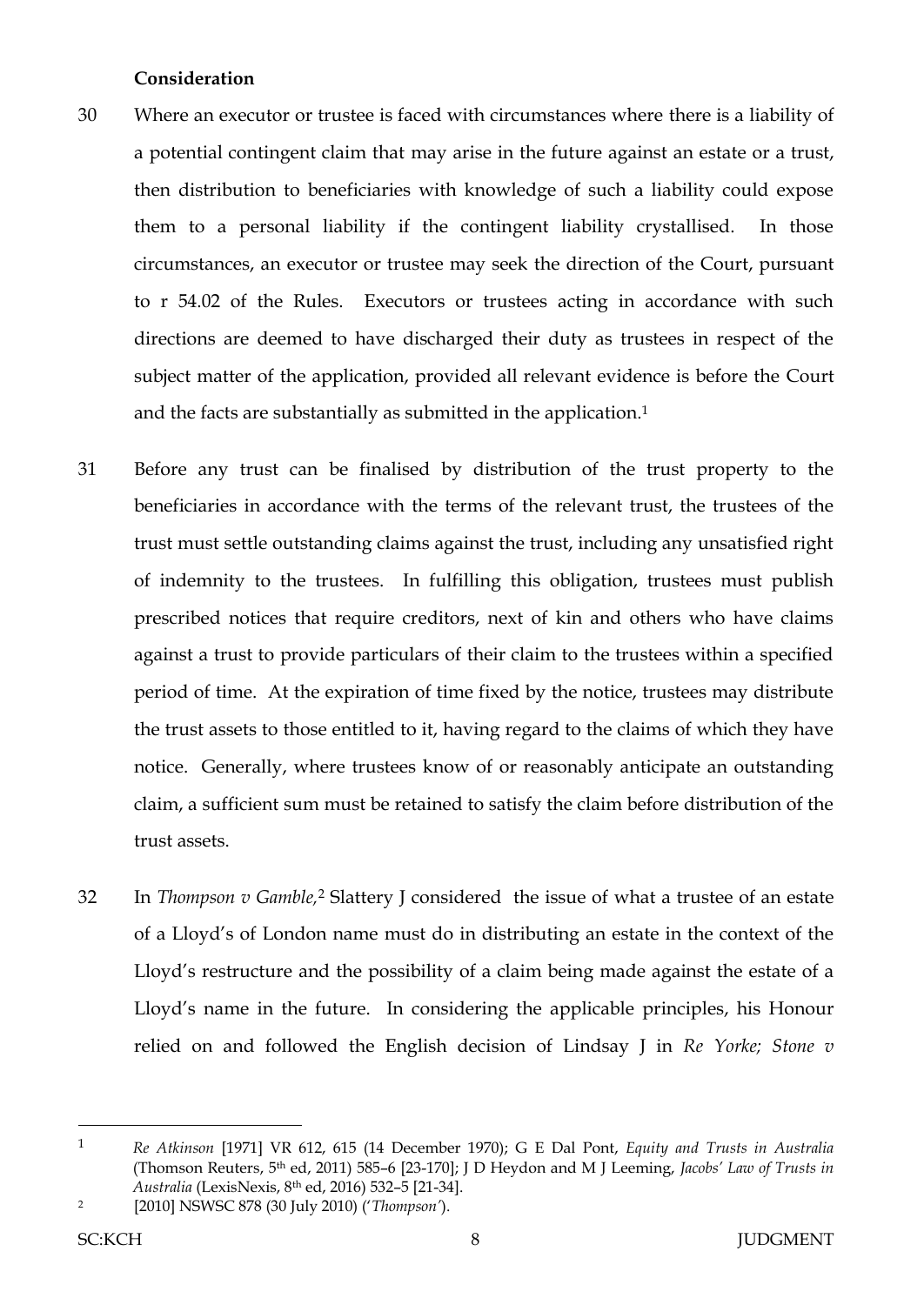*Chataway.* <sup>3</sup> The dilemma in both cases was that there was no certainty at the time that a claim would ultimately be made against the estate of a Lloyd's name, despite the special measures put in place by the restructuring of Lloyd's. Slattery J identified the 'stark choice' faced by the executors was:

between retaining the entire estate indefinitely which would be unfair to the beneficiaries or distributing on the basis that the creditors have no right to expect the trustees to make such an indefinite retention when the creditors have protection which has been assessed to be commercially appropriate'.<sup>4</sup>

- 33 His Honour identified other factors that should be taken into account included the risk of a possible claim being made in the future by a creditor, whether protection could be achieved by taking out adequate insurance that has been assessed as commercially appropriate to cover the contingency and whether the trustee had advertised the intention to distribute the estate. His Honour concluded that the possibility of a future claim by a Lloyd's policy holder in a relevant syndicate year being made against the estate of the Lloyd's name 'must be seen as extremely remote; and so remote indeed as not to prevent distribution'.<sup>5</sup>
- 34 The plaintiffs are concerned about the possibility of a potential contingent claim against the estate or the Trust arising from the injuries sustained by Mr Benhur as a result of the motor vehicle accident but which only come to light since 2008 when he compromised his proceeding against the driver of the motor vehicle. The plaintiffs have set out a comprehensive and detailed account of all relevant matters. In my view, those matters establish that the possibility of a future claim must be seen as so remote as not to prevent the final distribution of the estate and the Trust.
- 35 The reasons for reaching this conclusion are as follows:
	- (a) Mr Benhur received compensation for all injuries that arose immediately from the motor vehicle accident and, as presently informed, there is no basis to expect that he has developed or will develop any further injury that could be

 $\overline{a}$ 

<sup>3</sup> (1997) 4 All ER 907.

<sup>4</sup> *Thompson* [2010] NSWSC 878[19].

<sup>5</sup> Ibid. See also *Estate of Hall* [1999] NSWSC 1297 (Austin J) where a similar order to that made in *Re Yorke* was made.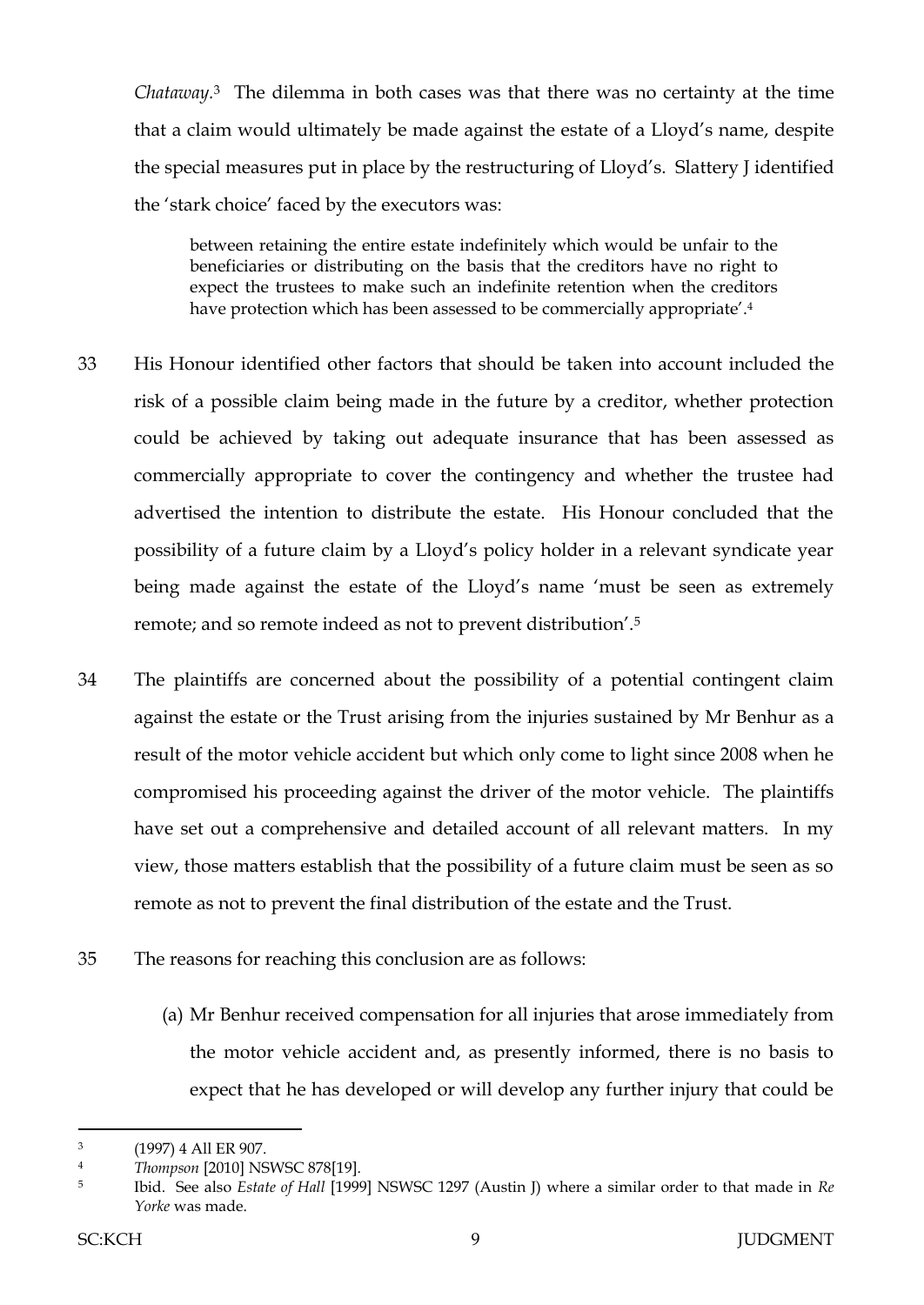shown to be an injury that arose out of the accident;

- (b) The description of events and the actions of Mr Barr, Delmont Crest or the deceased do not establish negligence in failing to repair the driveway at the Mullumbimby property before the motor vehicle accident or otherwise caused the accident;
- (c) The two insurers at the time of the accident were notified of the accident. The two insurance policies cover Delmont Crest for liability for an incident that occurs on the Mullumbimby property in respect of all personal injury for up to \$30 million in total. These policies provide reasonable protection to the estate, the Trust and to contingent creditors with respect to any contingent liability of the estate or the Trust;
- (d) The executors of the estate and Delmont Crest have advertised their respective intentions to distribute fully the assets of both the estate and the Trust and no notice has been given to the executors or Delmont Crest of any other liabilities.

## **Orders**

- 36 The Court will make the following orders:
	- (a) The executors of the estate of Susie Rockman, deceased, ('the estate') have liberty to distribute the estate without making any retention or provision in respect of any potential liability arising out of the motor vehicle accident that occurred at 978 Wilsons Creek Road, Wilsons Creek, in the State of New South Wales on 30 January 2007 ('the accident').
	- (b) The second plaintiff have liberty to distribute the funds of the Rockman Family Trust ('the Trust') without making any retention or provision in respect of any potential liability arising out of the accident.
	- (c) The costs of the first plaintiff of and incidental to this proceeding and related to the administration of the estate, including any such costs paid on behalf of